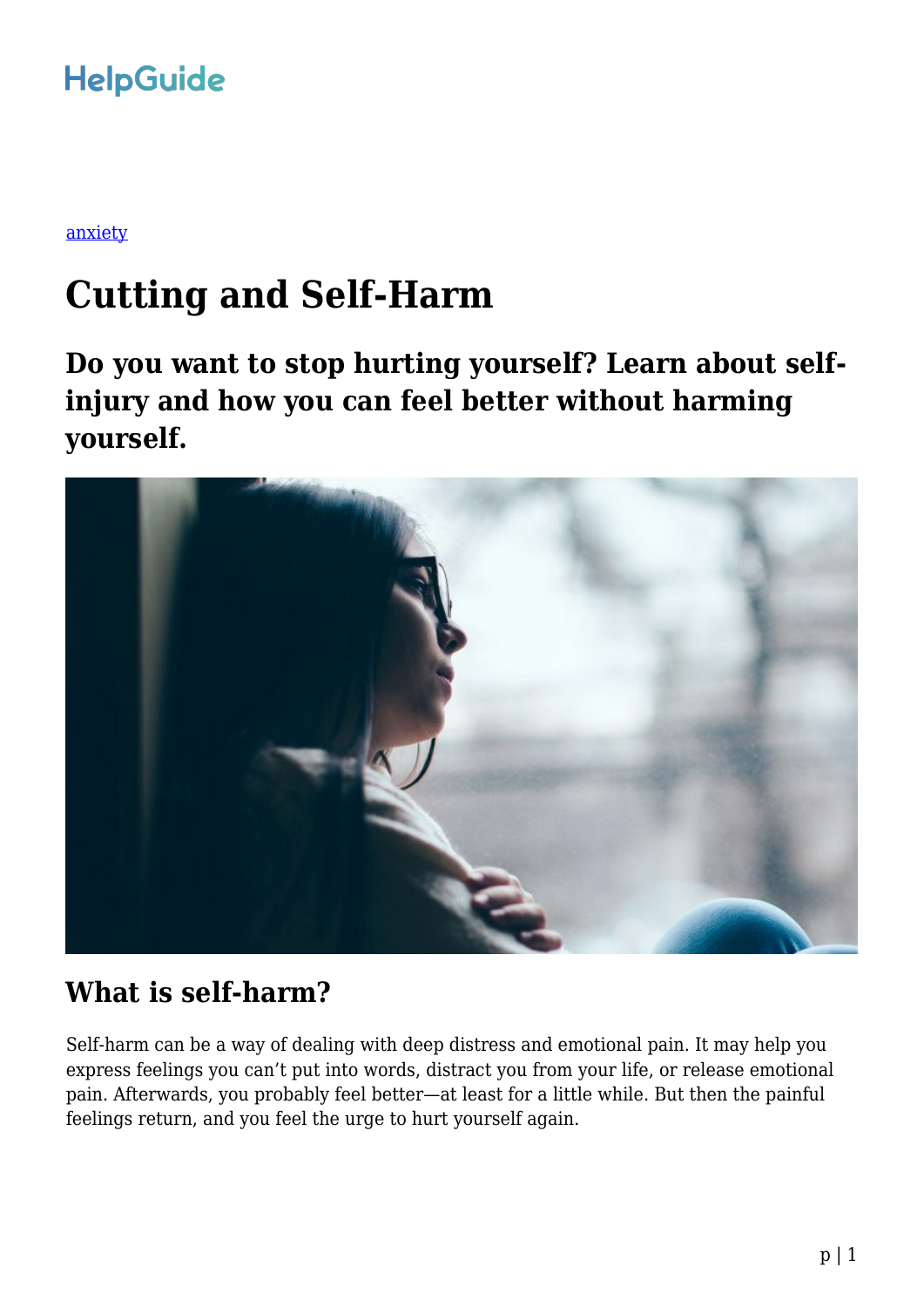Self-harm includes anything you do to intentionally injure yourself. Some of the more common ways include:

- Cutting or severely scratching your skin
- Burning or scalding yourself
- Hitting yourself or banging your head
- Punching things or throwing your body against walls and hard objects
- Sticking objects into your skin
- Intentionally preventing wounds from healing
- Swallowing poisonous substances or inappropriate objects

Self-harm can also include less obvious ways of hurting yourself or putting yourself in danger, such as driving recklessly, [binge drinking,](https://www.helpguide.org/articles/addictions/alcoholism-and-alcohol-abuse.htm) taking too many drugs, or having unsafe sex.

#### **Why people self-harm**

Injuring yourself is often the only way you know how to:

- Cope with feelings like sadness, self-loathing, emptiness, guilt, and rage
- Express feelings you can't put into words or release the pain and tension you feel inside
- Feel in control, relieve guilt, or punish yourself
- Distract yourself from overwhelming emotions or difficult life circumstances
- Make you feel alive, or simply feel something, instead of feeling numb

Whatever the reasons for self-harming, it's important to know that there is help available if you want to stop. You can learn other ways to cope with everything that's going on inside without having to hurt yourself.

#### **Why people cut or self-harm: In your own words**

*"It puts a punctuation mark on what I'm feeling on the inside!"*

*"It's a way to have control over my body because I can't control anything else in my life."*

*"I usually feel like I have a black hole in the pit of my stomach, at least if I feel pain it's better than feeling nothing."*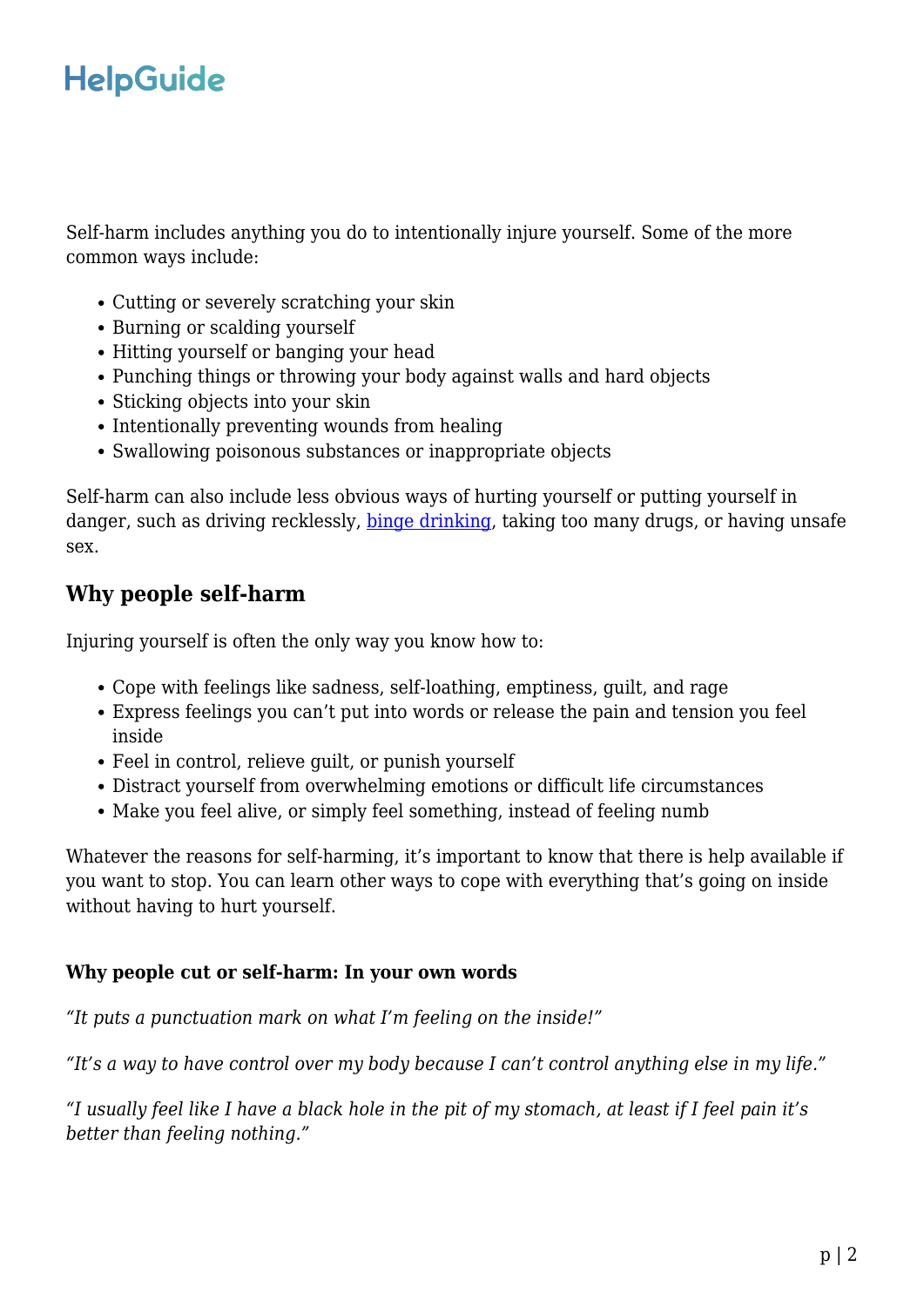*"I feel relieved and less anxious after I cut. The emotional pain slowly slips away into the physical pain."*

## **Consequences of cutting and self-harm**

The relief that comes from cutting or self-harming is only temporary and creates far more problems than it solves.

**Relief from cutting or self-harm is short lived,** and is quickly followed by other feelings like shame and guilt. Meanwhile, it keeps you from learning more effective strategies for feeling better.

**Keeping the secret of self-harm is difficult and lonely.** Maybe you feel ashamed or maybe you just think that no one would understand. But hiding who you are and what you feel is a heavy burden. Ultimately, the secrecy and guilt affects your relationships with friends and family members and how you feel about yourself.

You can hurt yourself badly, even if you don't mean to. It's easy to end up with an infected wound or misjudge the depth of a cut, especially if you're also using drugs or alcohol.

You're at risk for bigger problems down the line. If you don't learn other ways to deal with emotional pain, you increase your risk of major depression, drug and alcohol addiction, and suicide.

**Self-harm can become addictive.** It may start off as an impulse or something you do to feel more in control, but soon it feels like the cutting or self-harming is controlling you. It often turns into a compulsive behavior that seems impossible to stop.

The bottom line is that cutting and self-harm won't help you with the issues that made you want to hurt yourself in the first place. No matter how lonely, worthless, or trapped you may be feeling right now, there are many other, more effective ways to overcome the underlying issues that drive your self-harm.

### **How to stop cutting and self-harm tip 1: Confide in**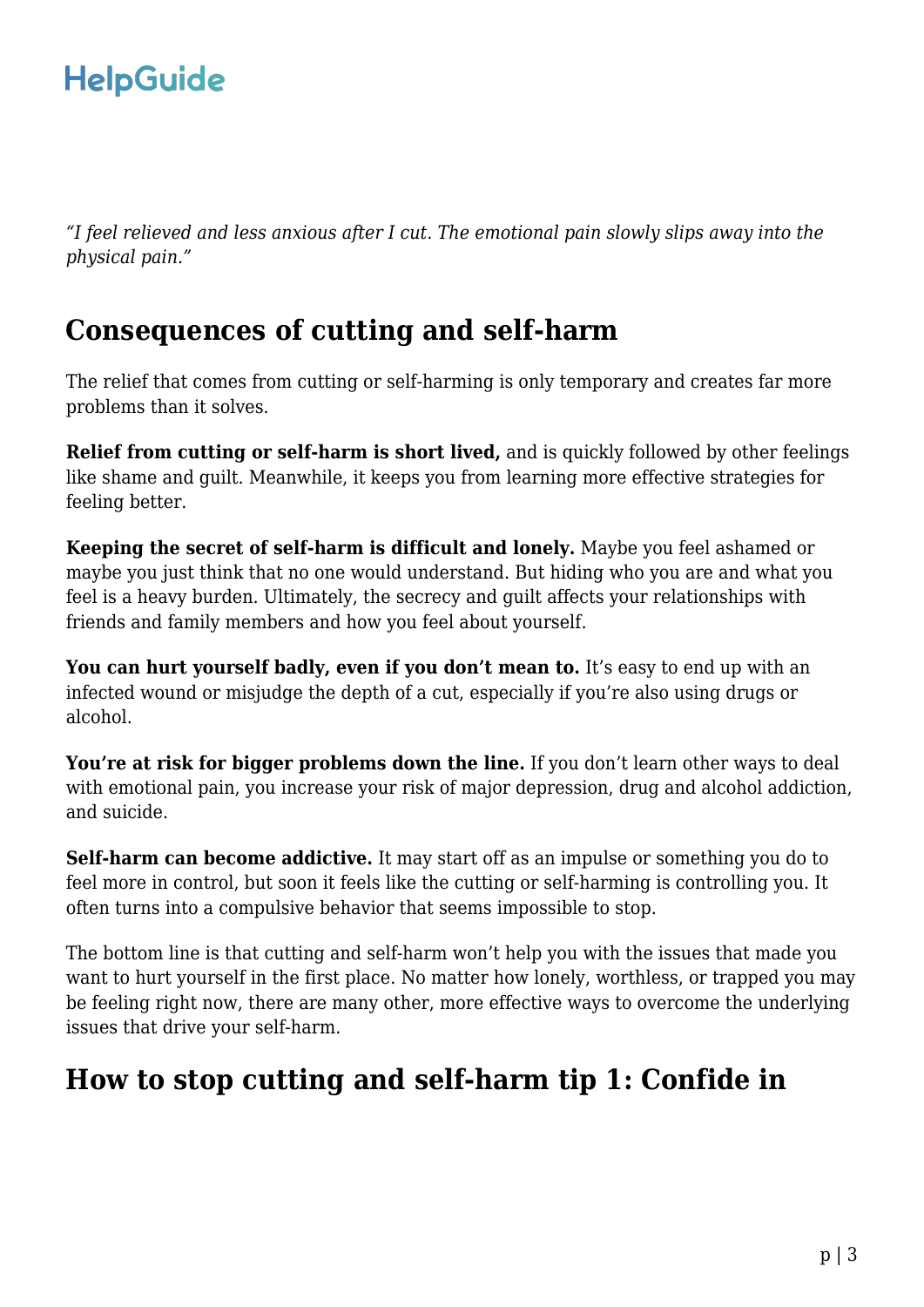#### **someone**

If you're ready to get help for cutting or self-harm, the first step is to confide in another person. It can be scary to talk about the very thing you have worked so hard to hide, but it can also be a huge relief to finally let go of your secret and share what you're going through.

Deciding whom you can trust with such personal information can be difficult. Choose someone who isn't going to gossip or try to take control of your recovery. Ask yourself who in your life makes you feel accepted and supported. It could be a friend, teacher, religious leader, counselor, or relative. But you don't necessarily have to choose someone you are close to. Sometimes it's easier to start by talking to someone you respect—such as a teacher, religious leader, or counselor—who has a little more distance from the situation and won't find it as difficult to be objective.

When talking about cutting or self-harming:

**Focus on your feelings.** Instead of sharing detailed accounts of your self-harm behavior focus on the feelings or situations that lead to it. This can help the person you're confiding in better understand where you're coming from. It also helps to let the person know why you're telling them. Do you want help or advice from them? Do you simply want another person to know so you can let go of the secret?

**Communicate in whatever way you feel most comfortable.** If you're too nervous to talk in person, consider starting off the conversation with an email, text, or letter (although it's important to eventually follow-up with a face-to-face conversation). Don't feel pressured into sharing things you're not ready to talk about. You don't have to show the person your injuries or answer any questions you don't feel comfortable answering.

**Give the person time to process what you tell them.** As difficult as it is for you to open up, it may also be difficult for the person you tell-especially if it's a close friend or family member. Sometimes, you may not like the way the person reacts. Try to remember that reactions such as shock, anger, and fear come out of concern for you. It may help to print out this article for the people you choose to tell. The better they understand cutting and selfharm, the better able they'll be to support you.

Talking about self-harm can be very stressful and bring up a lot of emotions. Don't be discouraged if the situation feels worse for a short time right after sharing your secret. It's uncomfortable to confront and change long-standing habits. But once you get past these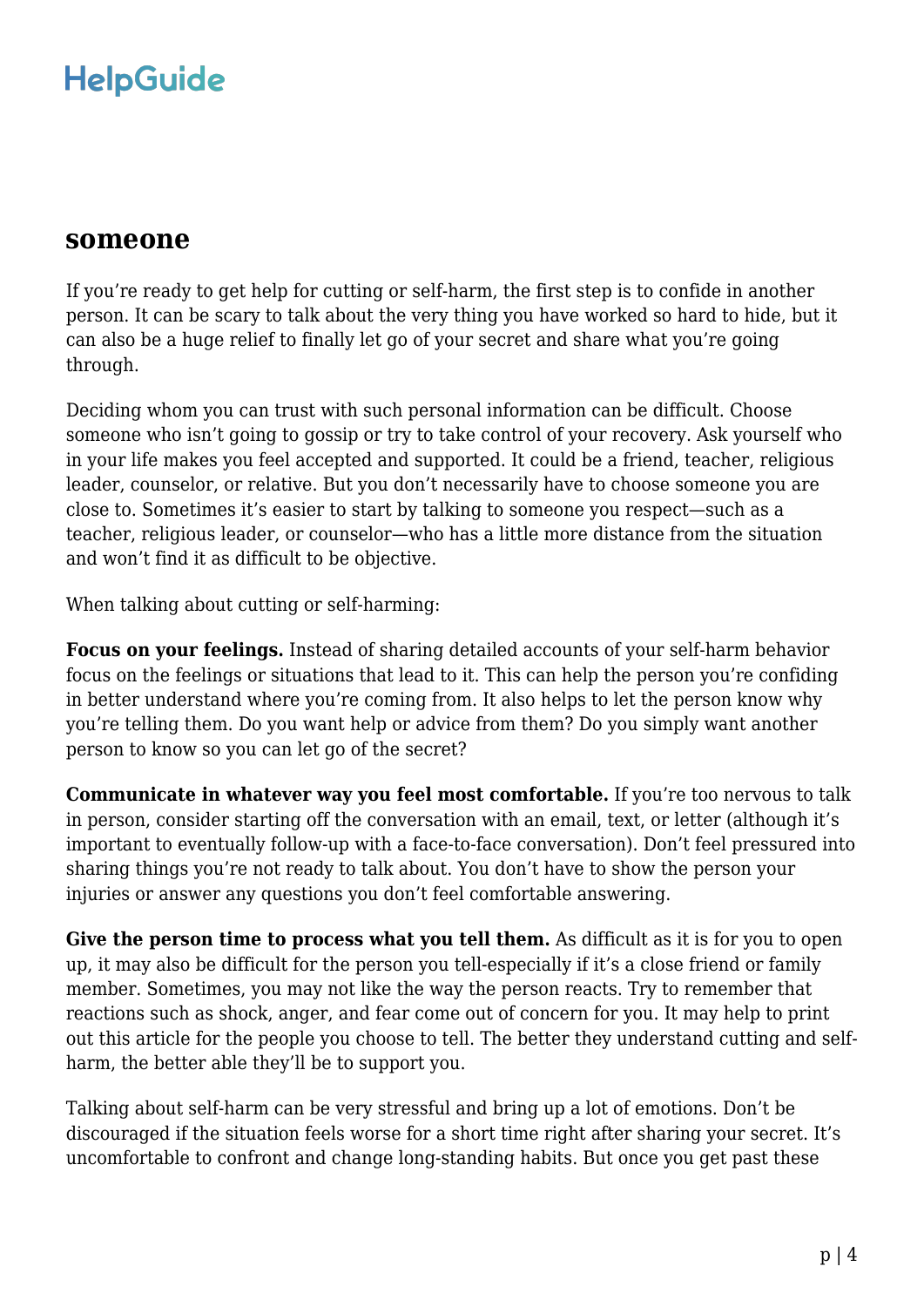initial challenges, you'll start to feel better.

#### **Not sure where to turn?**

If you're not sure where to turn, call the S.A.F.E. Alternatives information line in the U.S. at **1-800-366-8288** for referrals and support for cutting and self-harm. For helplines in other countries, see "Get more help" below.

#### **In the middle of a crisis?**

If you're feeling suicidal and need help right now, read [Suicide Help](https://www.helpguide.org/articles/suicide-prevention/are-you-feeling-suicidal.htm) or call the National Suicide Prevention Lifeline in the U.S. at 1-800-273-8255. For a suicide helpline outside the U.S., visit [Befrienders Worldwide.](http://www.befrienders.org/)

### **Tip 2: Identify your self-harm or cutting triggers**

Understanding what triggers you to cut or self-harm is a vital step towards recovery. If you can figure out what function your self-injury serves, you can learn other ways to get those needs met-which in turn can reduce your desire to hurt yourself. Self-harm is most often a way of dealing with emotional pain. What feelings make you want to cut or hurt yourself? Sadness? Anxiety? Anger? Loneliness? Shame? Emptiness?

If you're having a hard time pinpointing the feelings that trigger your urge to cut, you may need to [work on your emotional awareness.](https://www.helpguide.org/articles/mental-health/emotional-intelligence-toolkit.htm) Emotional awareness means knowing what you are feeling and why. It's the ability to identify and express what you are feeling from moment to moment and to understand the connection between your feelings and your actions. Feelings are important pieces of information that our bodies give to us, but they do not have to result in actions like cutting or self-harming.

The idea of paying attention to your feelings—rather than numbing them or releasing them through self-harm—may sound frightening to you. You may be afraid that you'll get overwhelmed or be stuck with the pain. But the truth is that emotions quickly come and go if you let them. If you don't try to fight, judge, or beat yourself up over the feeling, you'll find that it soon fades, replaced by another emotion. It's only when you obsess over the feeling that it persists.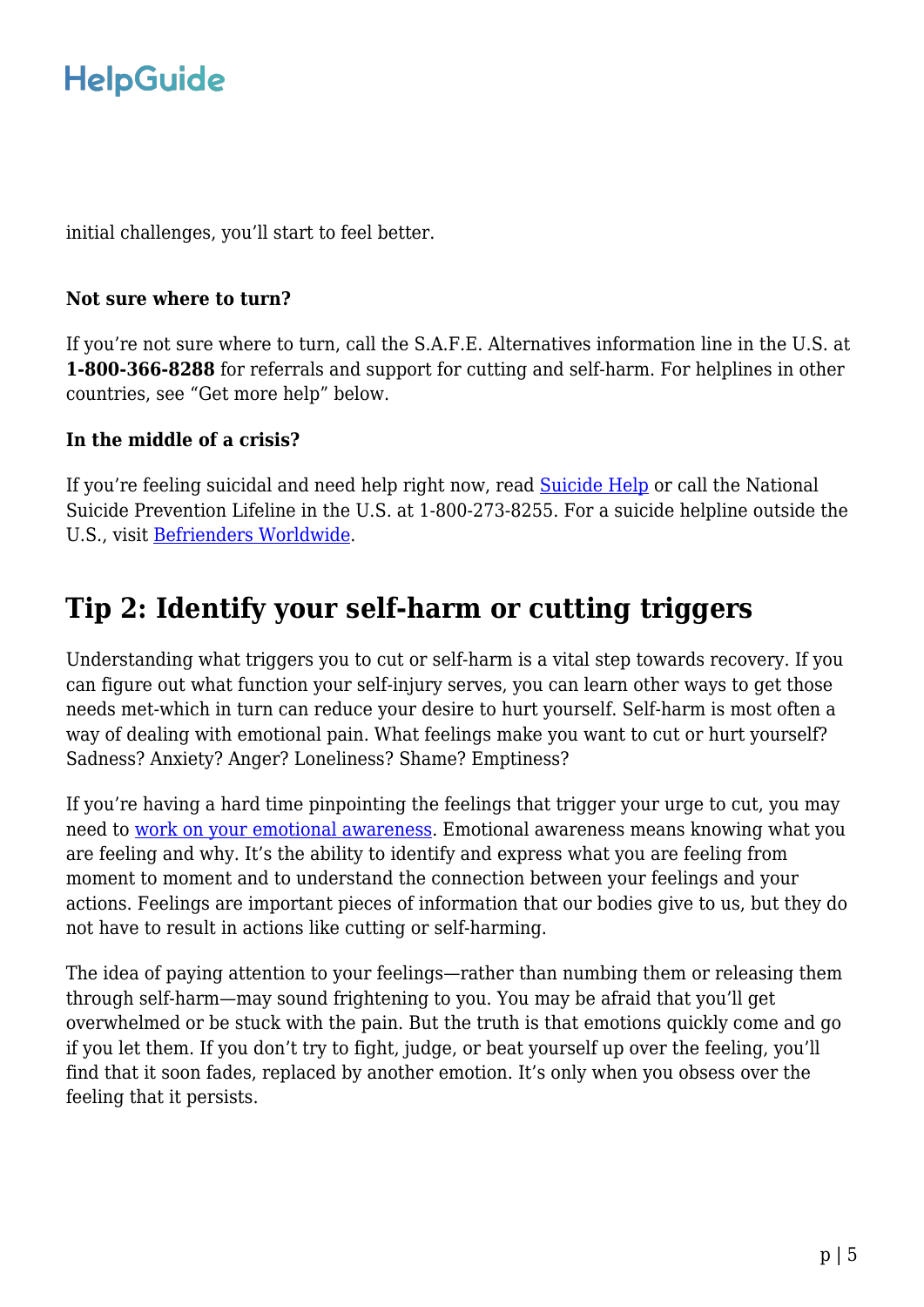## **Tip 3: Find new coping techniques**

Self-harm is your way of dealing with unpleasant feelings and difficult situations. If you're going to stop, you need to have alternative ways of coping so you can respond differently when you feel like cutting or hurting yourself.

#### **If you self-harm to express pain and intense emotions, you could:**

- **Paint**, draw, or scribble on a big piece of paper with red ink or paint
- **Start** a journal in which to express your feelings
- **Compose** a poem or song to say what you feel
- **Write** down any negative feelings and then rip the paper up
- **Listen** to music that expresses what you're feeling

#### **If you self-harm to calm and soothe yourself, you could:**

- **Take** a bath or hot shower
- **Pet** or cuddle with a dog or cat
- **Wrap** yourself in a warm blanket
- **Massage** your neck, hands, and feet
- **Listen** to calming music

#### **If you self-harm because you feel disconnected or numb, you could:**

- **Call** a friend (you don't have to talk about self-harm)
- **Take** a cold shower
- **Hold** an ice cube in the crook of your arm or leg
- **Chew** something with a very strong taste, like chili peppers, peppermint, or a grapefruit peel
- **Go online** to a self-help website, chat room, or message board

#### **If you self-harm to release tension or vent anger, you could:**

- **Exercise** vigorously—run, dance, jump rope, or hit a punching bag
- **Punch** a cushion or mattress or scream into your pillow
- **Squeeze** a stress ball or squish Play-Doh or clay
- **Rip** something up (sheets of paper, a magazine)
- **Make some noise** (play an instrument, bang on pots and pans)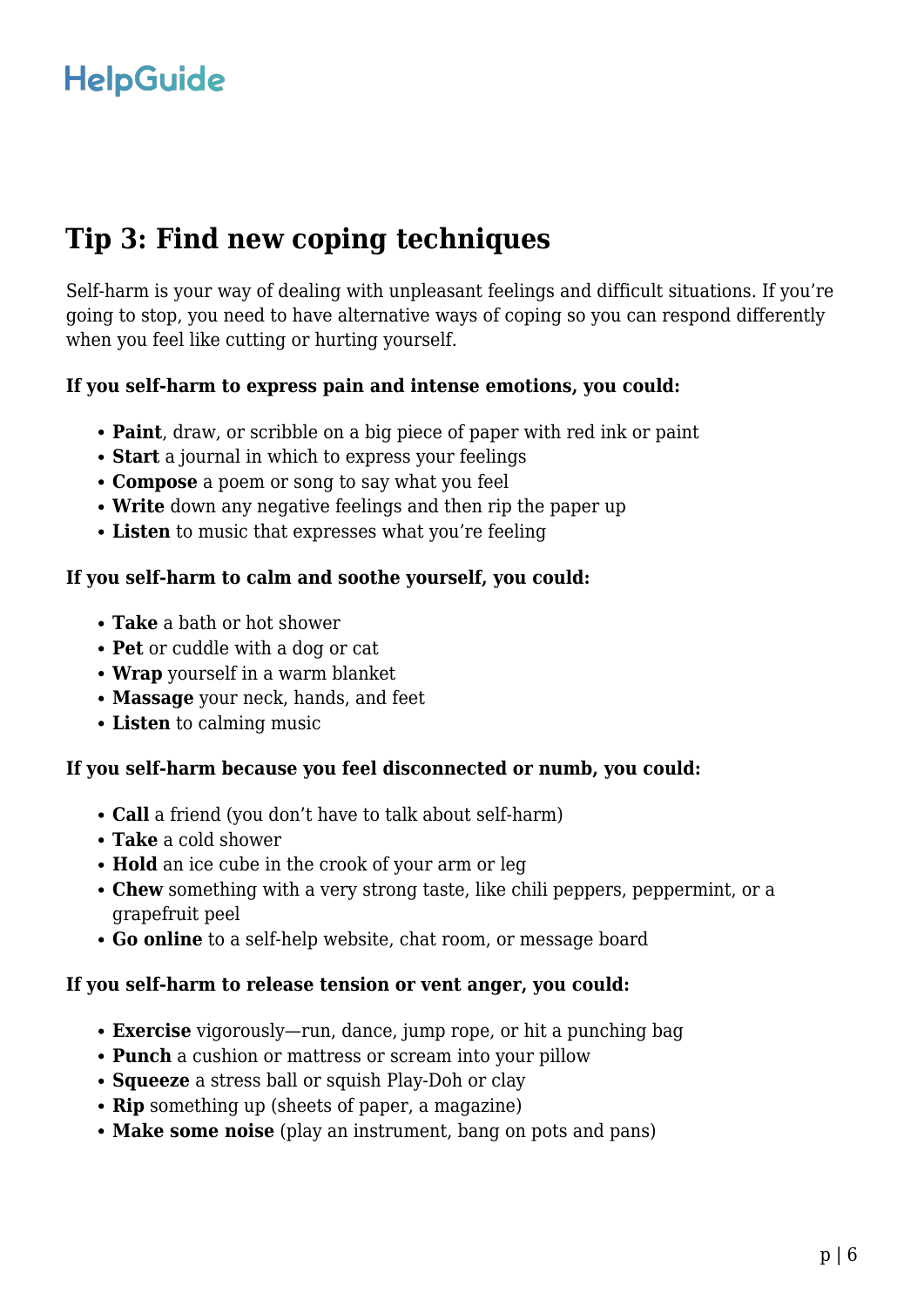#### **Substitutes for the cutting sensation**

- Use a red marker pen to draw on your skin where you might usually cut.
- Rub ice cubes over your skin where you might usually cut.
- Place rubber bands on your wrists, arms, or legs, and snap them instead of cutting.

## **Professional treatment for cutting and self-harm**

The help and support of a trained professional can help you work to overcome the cutting or self-harming habit, so consider talking to a therapist. A therapist can help you develop new coping techniques and strategies to stop self-harming, while also helping you get to the root of why you hurt yourself.

Remember, self-harm doesn't occur in a vacuum. It exists in real life. It's an outward expression of inner pain-pain that often has its roots in early life. There is often a connection between self-harm and [childhood trauma](https://www.helpguide.org/articles/ptsd-trauma/coping-with-emotional-and-psychological-trauma.htm). Self-harm may be your way of coping with feelings related to past abuse, flashbacks, negative feelings about your body, or other traumatic memories-even if you're not consciously aware of the connection.

### **Finding the right therapist**

[Finding the right therapist](https://www.helpguide.org/articles/mental-health/finding-a-therapist-who-can-help-you-heal.htm) may take some time. It's very important that the therapist you choose has experience treating both trauma and self-injury. But the quality of the relationship with your therapist is equally important. Trust your instincts. Your therapist should be someone who accepts self-harm without condoning it, and who is willing to help you work toward stopping it at your own pace. You should feel at ease, even while talking through your most personal issues.

## **Warning signs that a loved one is cutting or selfharming**

While cutting and self-harming occurs most frequently in adolescents and young adults, it can happen at any age. Because clothing can hide physical injuries, and inner turmoil can be covered up by a seemingly calm disposition, self-injury in a friend or family member can be hard to detect. In any situation, you don't have to be sure that you know what's going on in order to reach out to someone you're worried about. However, there are red flags you can look for: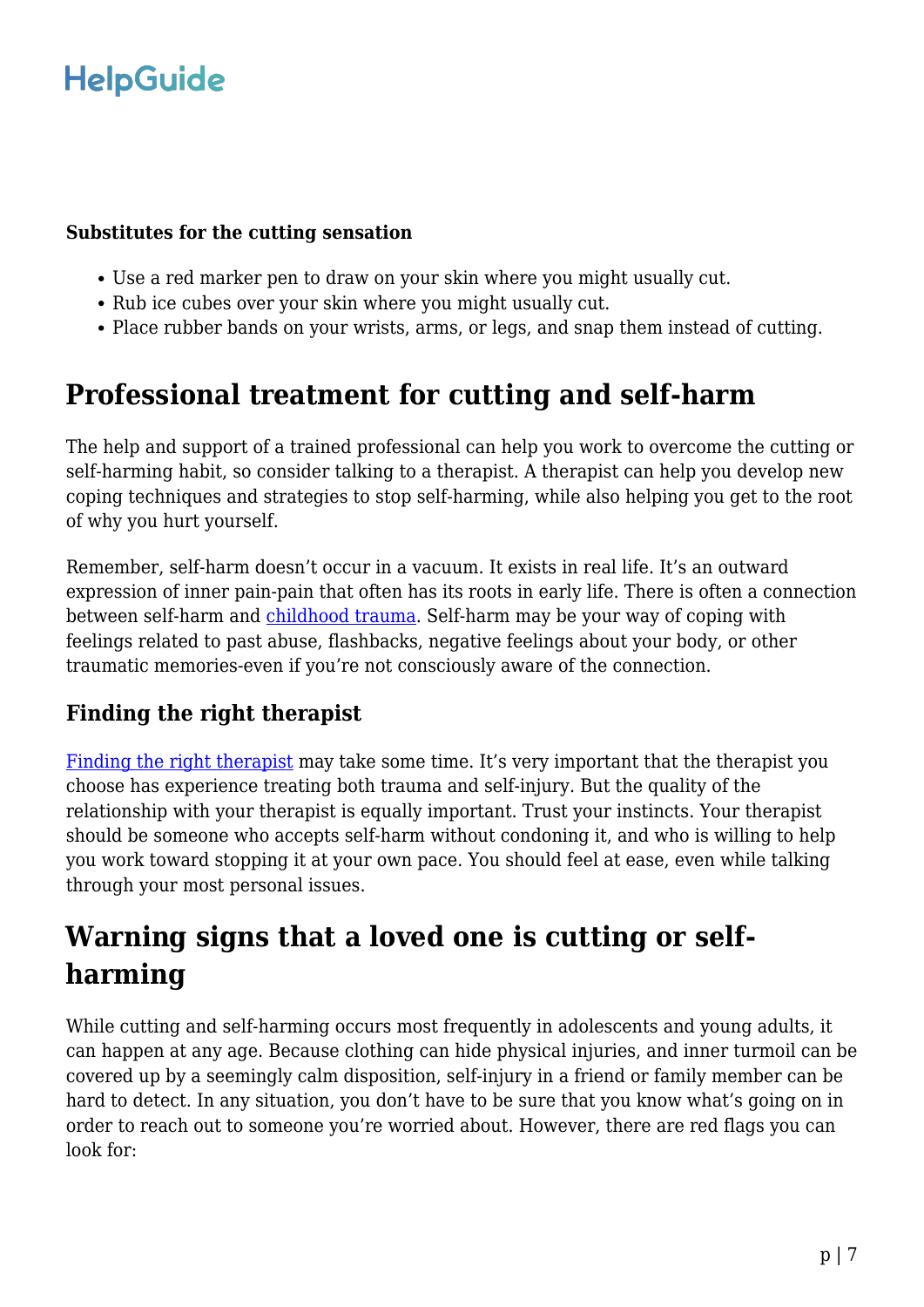**Unexplained wounds or scars** from cuts, bruises, or burns, usually on the wrists, arms, thighs, or chest.

**Blood stains** on clothing, towels, or bedding; blood-soaked tissues.

**Sharp objects or cutting instruments,** such as razors, knives, needles, glass shards, or bottle caps, in the person's belongings.

**Frequent "accidents."** Someone who self-harms may claim to be clumsy or have many mishaps, in order to explain away injuries.

**Covering up.** A person who self-injures may insist on wearing long sleeves or long pants, even in hot weather.

**Needing to be alone for long periods of time,** especially in the bedroom or bathroom.

**Isolation and irritability.** Your loved one is experiencing a great deal of inner pain—as well as guilt at how they're trying to cope with it. This can cause them to withdraw and isolate themselves.

## **Understanding why your loved one cuts or self-harms**

Because cutting and self-harm tend to be taboo subjects, many people harbor serious misunderstandings about their friend or family member's motivation or state of mind. Don't let these common myths get in the way of helping someone you care about.

Four myths about cutting and self-harm

#### **Myth 1: People who cut and self-injure are trying to get attention.**

**Fact:** The painful truth is that people who self-harm generally hurt themselves in secret. They aren't trying to manipulate others or draw attention to themselves. In fact, shame and fear can make it very difficult to come forward and ask for help.

#### **Myth 2: People who self-injure are crazy and/or dangerous.**

**Fact:** It is true that many people who self-harm suffer from anxiety, depression, eating disorders, or a previous trauma—just like millions of others in the general population. But that doesn't make them crazy or dangerous. Self-injury is how they cope. Sticking a label like "crazy" or "dangerous" on a person isn't accurate or helpful.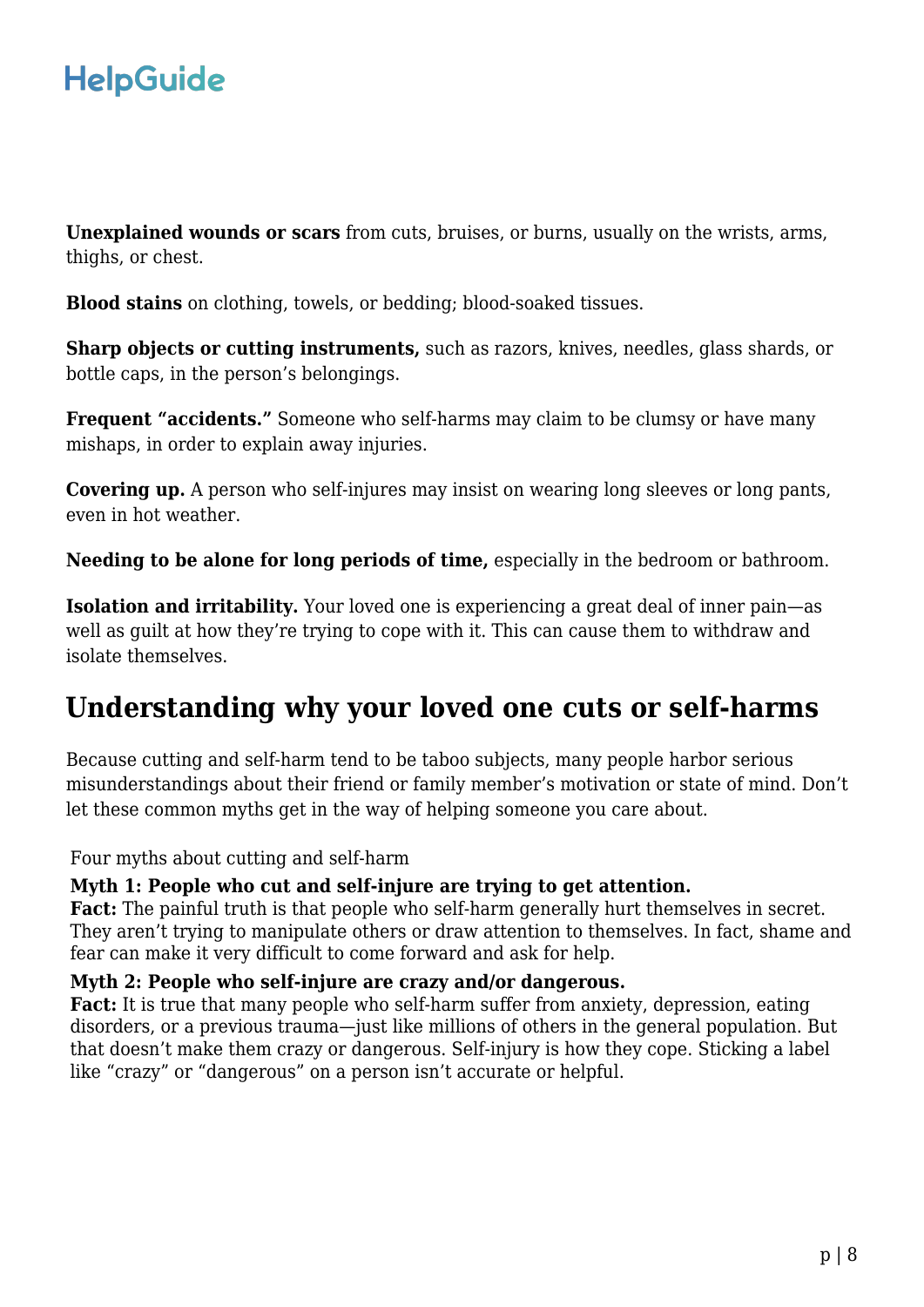Four myths about cutting and self-harm

#### **Myth 3: People who self-injure want to die.**

**Fact:** When people self-harm, they are usually not trying to kill themselves—they are trying to cope with their problems and pain. In fact, self-injury may be a way of helping themselves go on living. However, there is always the risk of a more severe injury than intended and, in the long-term, people who self-injure have a much higher risk of suicide, which is why it's so important to seek help.

#### **Myth 4: If the wounds aren't bad, it's not that serious.**

**Fact:** The severity of a person's wounds has very little to do with how much they may be suffering. Don't assume that because the wounds or injuries are minor, there's nothing to worry about.

### **Helping someone who cuts or self-harms**

Perhaps you've noticed suspicious injuries on someone close to you, or that person has admitted to you that they're cutting. Whatever the case, you may be feeling unsure of yourself. What should you say? How can you help?

**Deal with your own feelings.** You may feel shocked, confused, or even disgusted by selfharming behaviors—and guilty about admitting these feelings. Acknowledging your feelings is an important first step toward helping your loved one.

**Learn about the problem.** The best way to overcome any discomfort or distaste you feel about self-harm is by learning about it. Understanding why your loved one is self-injuring can help you see the world through their eyes.

**Don't judge.** Avoid judgmental comments and criticism—they'll only make things worse. Remember, the self-harming person already feels distressed, ashamed and alone.

**Offer support, not ultimatums.** It's only natural to want to help, but threats, punishments, and ultimatums are counterproductive. Express your concern and let the person know that you're available whenever they want to talk or need support.

**Encourage communication.** Encourage your loved one to express whatever they're feeling, even if it's something you might be uncomfortable with. If the person hasn't told you about the self-harm, bring up the subject in a caring, non-confrontational way: "I've noticed injuries on your body, and I want to understand what you're going through."

If the self-harmer is a family member, prepare yourself to address difficulties in the family.